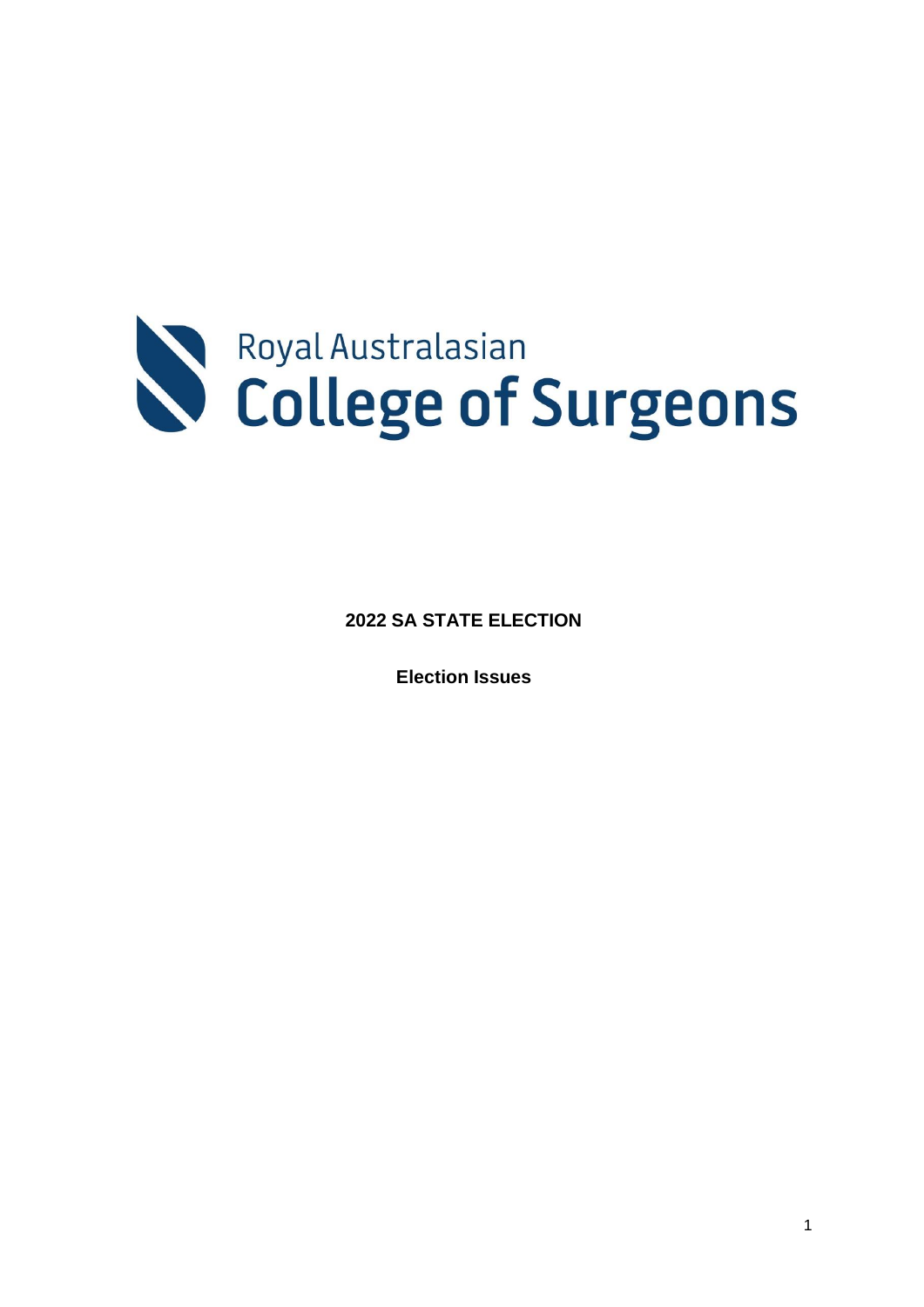# **Introduction**

The Royal Australasian College of Surgeons (RACS) was established in 1927 and is the leading advocate for surgical standards, professionalism and surgical education in New Zealand and Australia. RACS is a not-for-profit organisation representing more than 7,000 surgeons and 1,300 surgical Trainees across nine surgical specialties. Approximately 95 per cent of all surgeons practicing in New Zealand and Australia are Fellows of the College (FRACS).

RACS is committed to ensuring the highest standard of safe and comprehensive surgical care for the communities it serves and, as part of this commitment, strives to take informed and principled positions on issues of public health.

Prior to all government elections in Australia and Aotearoa New Zealand, RACS outlines areas of specific concern and relevance to the delivery of surgical services. We then provide an opportunity for political parties to outline their policy positions on these key issues relevant to the delivery of surgical services and distribute these responses to our membership and the public.

### **KEY ISSUES**

RACS has identified **six** key focus areas relevant to the 2022 SA state election:

- Emergency Surgery and Ramping
- Clinician engagement
- Infrastructure and technology
- Ongoing Covid-19 response
- South Australian Audit of Surgical Mortality
- Use of the title 'Surgeon'

Background information on these follows, and RACS would like to have your party's responses to the questions posed.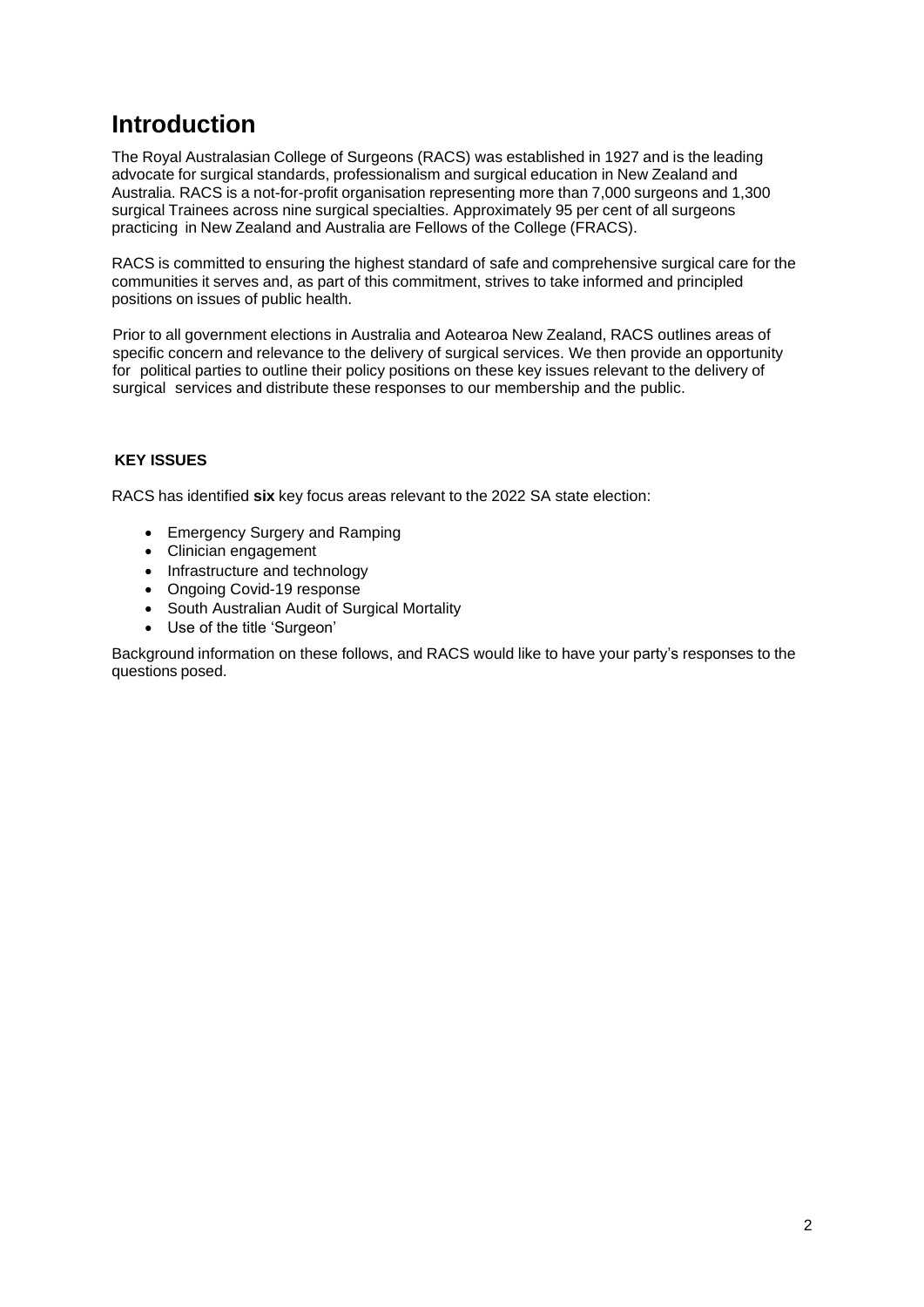# **Emergency Surgery and Ramping**

Currently there are no performance targets set or measures collected by SA Health when it comes to demand for, and timely access to, emergency surgery in our public hospital system. Similarly, there is no recognition of the significant impact that the ever-increasing emergency surgery workload has on elective surgery activity, hospital budgetary shortfalls and bed availability.

RACS has been informed that recent work by the Statewide Surgical and Perioperative Care Clinical Network, under the umbrella of the Commission on Excellence and Innovation in Health has been able to confirm, and quantify, the significant deficit that exists between the emergency surgery demand and the system's current capacity to deliver that surgery.

Broadly speaking, it has been shown that only 75 per cent of patients receive their emergency surgery operation within the clinically recommended timeframe. A flow-on effect from this delay in emergency surgery is 'bed-block'. Approximately 35 beds per day are occupied by patients who have waited more than 24 hours in excess of the clinically recommended time for their emergency surgery. There is a direct link back from these patients to those waiting in the Emergency Department to be admitted to the hospital. This impacts on those patients waiting in ambulances to be able to access a bed in the Emergency Department.

The demand for emergency surgery is dynamic and variable. Unlike elective surgery, which can be predicted, an emergency surgery service should be designed with built-in redundancy. At present, not only does our system have no redundancy, it demonstrates a significant shortfall in capacity. Addressing this shortfall in capacity for emergency surgery is essential

**Q 1. What is your party's strategy for ensuring adequate resourcing (and utilisation of resources) to meet demand and pressures on emergency surgery?**

**Q 2. Will your party commit to ongoing monitoring and measurement of emergency surgery demand levels, and use this information to create emergency surgery performance targets?**

# **Clinician Engagement**

The RACS SA State Committee have appreciated the opportunity to meet regularly with both the Government and the Opposition over the last four years. This level of engagement was particularly effective during the early stages of the Covid-19 outbreak, when RACS was involved in the SA Surgical and Procedural Taskforce which receive bipartisan support and was temporarily established to respond to the emerging threat of the pandemic.

The Taskforce brought together experts from across surgery and the health sector to provide timely advice to decision-makers, while also allowing them to disseminate key information through their networks. The success of the Taskforce was reflected in the Government's decision to establish the Statewide Surgical and Perioperative Care Clinical Network.

RACS and other peak medical bodies have an important role to play in contributing to policy development and advocating on behalf of our patients and membership base. We also play a pivotal role in disseminating information and advice to Fellows, Trainees and SIMGs in South Australia. The SA State Committee welcome the opportunity to be consulted on key areas of government policy relating to surgery, and we hope to maintain our productive working relationships that we have developed with both the Government and Opposition throughout the next electoral cycle.

### **Q 3. What is your engagement strategy to foster a culture of mutual respect and ensure that decision making is clinician-led?**

**Q.4 Will your party commit to regular meetings with RACS over the next four years?**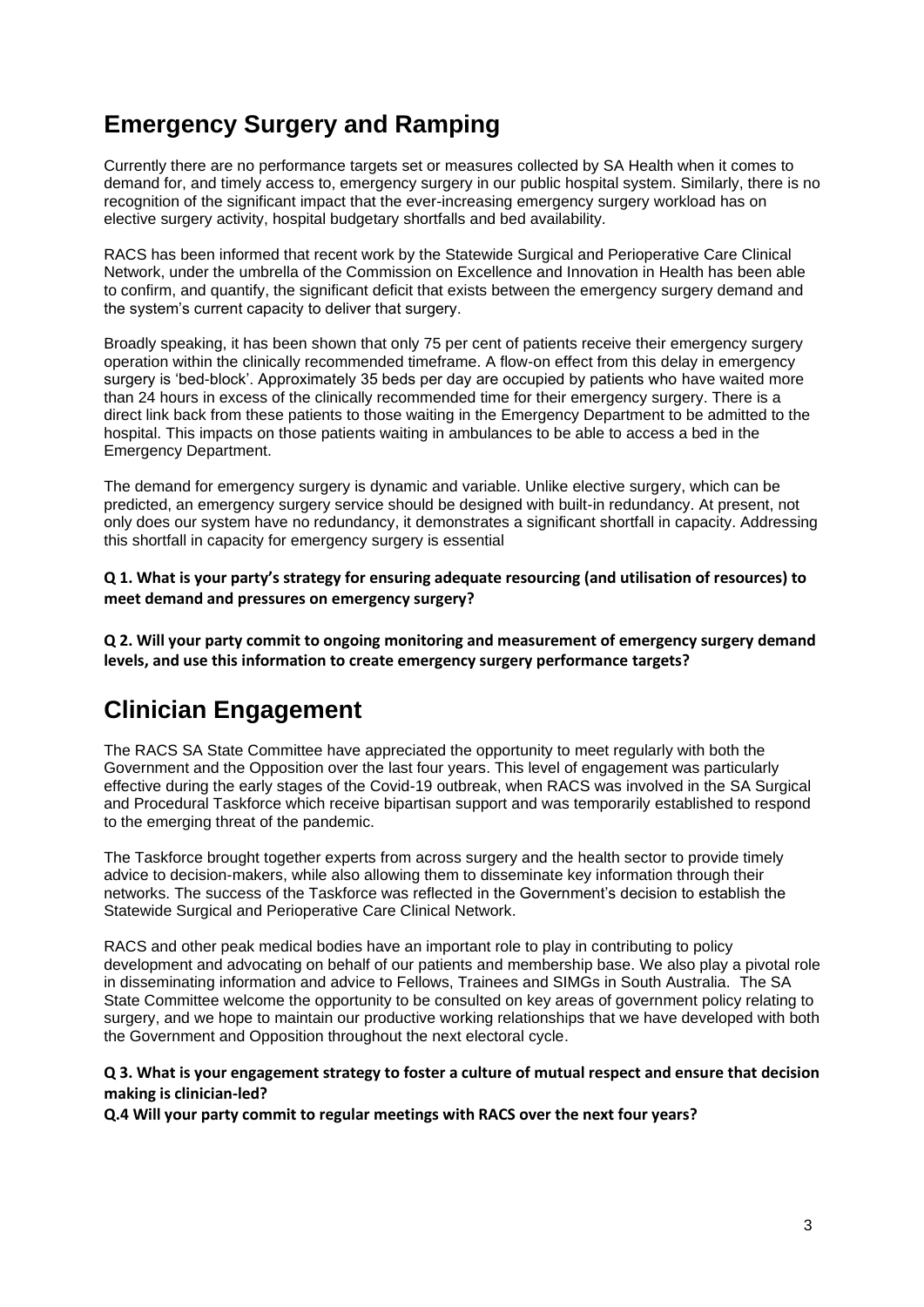## **Infrastructure and Surgical Technology**

#### *New Women's and Children's Hospital*

RACS is supportive of the co-location of a new Women's and Children's Hospital (nWCH) in the same precinct as the Royal Adelaide Hospital, which will allow direct access between the two sites. Previous concerns regarding the size of the service appear to have been addressed and the revised plans for the nWCH are now broadly endorsed by clinicians

The College has been advised that the main challenge encountered at this stage are the spatial requirements and the obligation to minimise the impact on the city's parklands. RACS encourages ongoing consultation and engagement throughout the planning and development stages.

#### *Robotic Surgery*

Across Australia and internationally, surgical specialties are adopting new technologies and the evidence is increasingly showing demonstrated benefits to patients and cost savings for health systems. As the demand for minimally invasive robotic surgery grows and the capabilities of the technology increases, it is vital that an adequate surgical service delivery model exists to ensure that the highest quality of care is available to all patients in the appropriate setting.

#### Hybrid Operating Theatre

A hybrid operating theatre, commonly known as a 'hybrid suite', is a combined operating room used to perform complex and often lifesaving surgery in vascular, neurosurgical and cardiothoracic cases. A key advantage of the theatre's additional complexity is the reduced need for transfers, which we know is a time when patients are at greatest risk.

Prior to its opening, RACS advocated for the inclusion of a hybrid operating theatre at the Royal Adelaide Hospital (RAH). We believe the case for an inclusion of a hybrid operating theatre remains equally valid today as it ever has been, and we have continued to advocate for a theatre to be retrofitted at the RAH.

We have been heartened by discussions with both major parties who have indicated their support for this, and we have been advised that SA Health is exploring a business case into the hybrid operating theatre. In this time the Government has approved for a hybrid operating theatre to be constructed at Flinders Medical Centre and construction is expected to occur between March and July 2022.

**Q5: Does your party support the development of a new Women's and Children's Hospital? If so, what is your strategy to ensure that the new hospital service meets the demand pressures of the SA health system?**

**Q 6. What will your party do to ensure that public patients have access to the highest quality surgical technology?**

**Q 7 Does your party remain committed to the development of a hybrid operating theatre at the RAH, and if so, are you able to provide a timeline for when the facility will be available?**

## **Ongoing Covid-19 Response**

It has been almost two years since the first case of Covid-19 was recorded in South Australia, and since that time the state has witnessed one of the most successful containment programs in the world. However, as we have seen interstate, internationally and now in South Australia new clusters can emerge very quickly.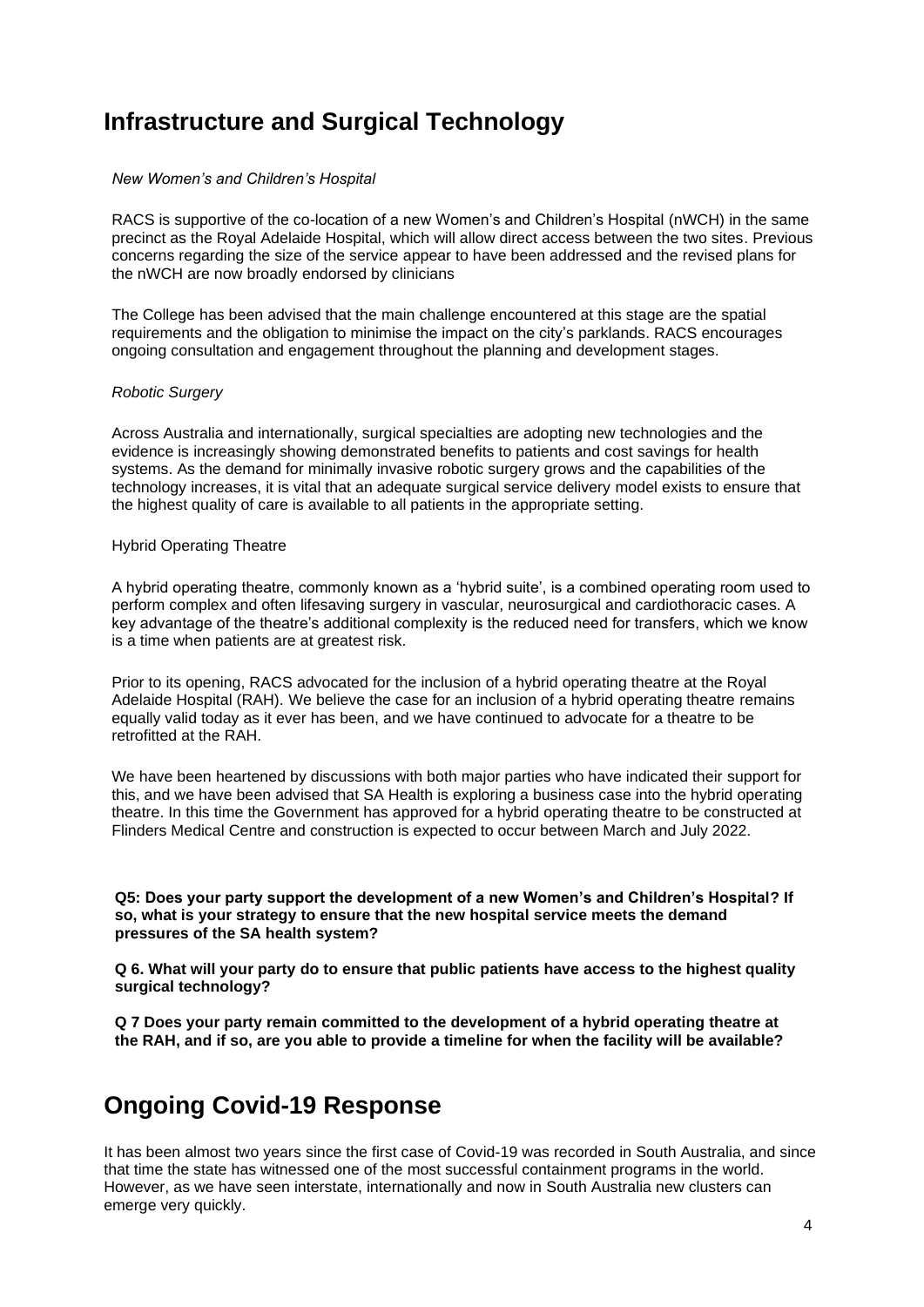RACS previously expressed concerns with the Government's decision to remove border restrictions once the state recorded an 80 per cent double dose vaccination rate. Specifically, the College's concern is that the healthcare system is already strained, and it risks becoming overwhelmed by the inevitable rise in demand pressures and presentations.

While RACS welcomes the high levels of vaccination in South Australia, we also believe that nonpharmaceutical preventive measures are essential and highly effective in stopping the spread of Covid-19. It is imperative that long term strategies remain in place and that these are well communicated to clinicians and the public.

#### *Elective Surgery Waiting Lists*

RACS recognises the continuing and increasing demands of the community for specialist surgical care and access to elective surgery. The capacity of health services to improve standards of living through surgery is increasing, but the allocation of resources to support this still requires improvement.

Covid-19 has placed extraordinary pressure on elective surgery waiting lists in South Australia, and recent media and official government reports have highlighted the increase in ramping in the state's public hospitals throughout 2021. Given the highly transmissible nature of the virus and the potential for new outbreaks it is imperative that pressure is reduced on the health system wherever possible to ensure the availability of resources, and that waiting lists remain manageable.

#### *Telehealth*

In response to the pandemic, the Australian Government introduced temporary telehealth MBS items to ensure safe access to healthcare. Given the potential for healthcare savings with equivalent safety outcomes and increased health equity, it is important that barriers to the implementation and use of telehealth services are investigated.

RACS recently commissioned a report to investigate the factors that either prohibit or encourage the implementation and use of telehealth, and to examine patient and provider perceptions of telehealth services. The results of this review provide additional evidence to support the results of the telehealth surveys that we conducted last year and will be used to guide RACS' advocacy. The report is available on the RACS website via [the following link.](https://www.surgeons.org/-/media/Project/RACS/surgeons-org/files/advocacy/2021-01-11-RACS-Telehealth-report.pdf?rev=77a633b97ab54df7b60755a2f4ea9cf7&hash=A2B6FE5AD7E78072CCE56ACFE0D13395)

### *Personal Protective Equipment*

COVID-19 transmission occurs via droplets, aerosols and fomite contact, surgical teams exposed to asymptomatic COVID-19 positive patients are at greater risk during aerosol generating procedures (AGPs).

This has brought into focus the use of Personal Protective Equipment (PPE) as the last line of defence for surgical staff and other front-line workers. With the decision to re-open state borders it is critical that supply of adequate PPE is guaranteed to protect these workers.

RACS recently commissioned a rapid review on [Guidelines for Personal Protective Equipment.](https://www.surgeons.org/-/media/Project/RACS/surgeons-org/files/news/covid19-information-hub/2020-05-05-covid19-ppe-guidelines.pdf?rev=396925b47e41461da79038b301b52381) The document provides guidelines regarding the most appropriate use of PPE taking into consideration: i) the supply of and access to PPE and ii) the COVID-19 status of the patient.

#### **Q8: How will your party manage the issues around elective and outpatient waiting lists?**

**Q9: What are your party's long-term Covid-19 management strategy?**

**Q10: How will your party ensure that the health system is adequately resourced in the event of future outbreaks?**

**Q11: What is your party's telehealth strategy?**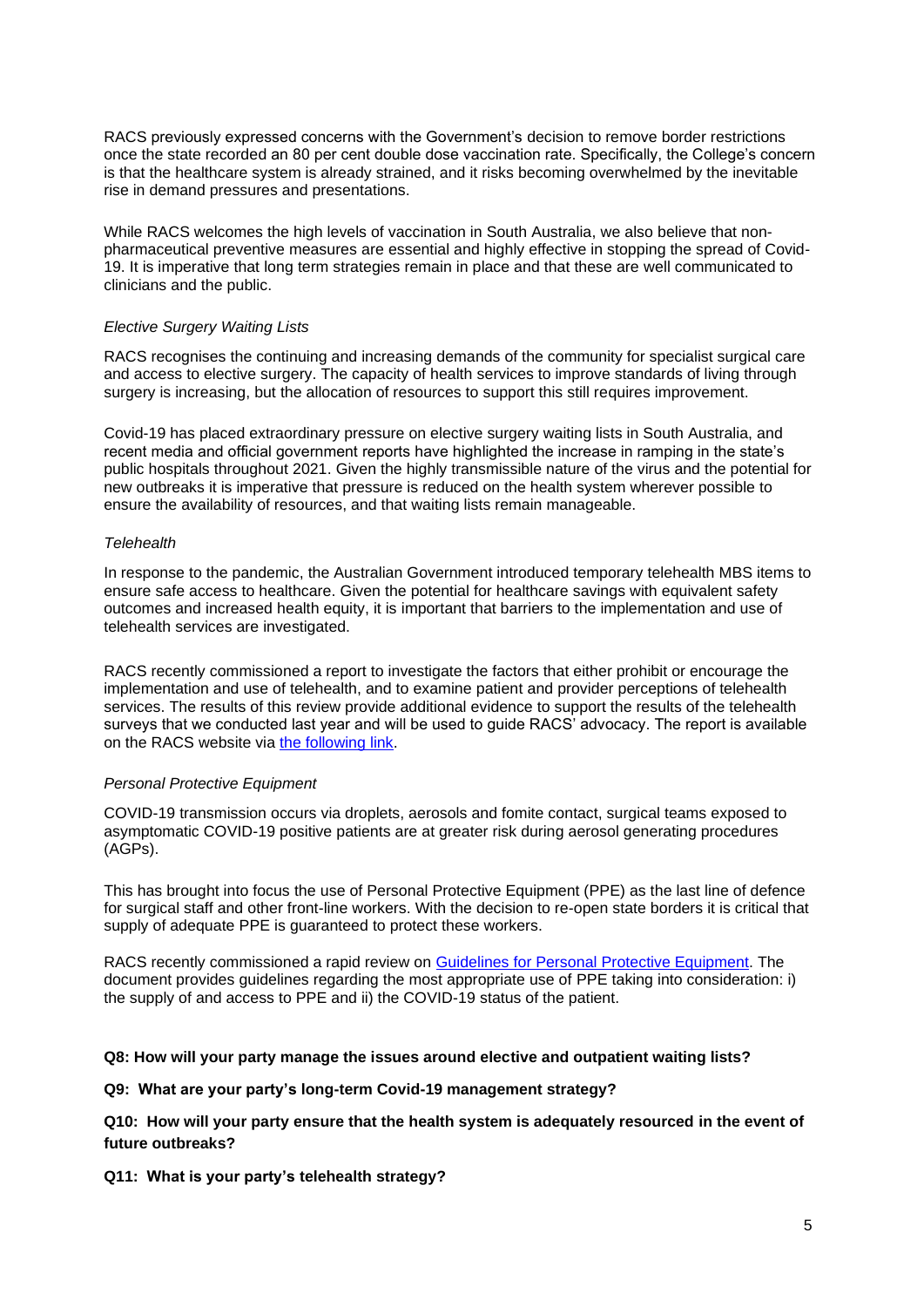**Q12: How will your party ensure that South Australia has adequate supplies of PPE and that these are made available and used appropriately by those working in close contact with Covid-19 patients?**

# **South Australian Audit of Surgical Mortality**

The South Australian Audit of Surgical Mortality (SAASM) involves the clinical review of all cases where patients have died while under the care of a surgeon. All public and private hospitals in SA are currently participating in the audit and participation by RACS surgeons is compulsory as part of their continuing professional development.

By assessing surgical deaths in SA, the audit can provide feedback to hospitals and the Government on systemic issues within the public and private sector. This independent approach, in a qualified privilege environment, is greatly supported by South Australian surgeons, as it encourages greater participation and ultimately better health outcomes for patients.

In the past SAASM has highlighted that improved leadership in patient care needs to be strived for and may be a factor in future audits with the implementation of surgical acute care units. Better documentation in case notes and the audit forms, improved clinical management, early recognition and investigation of complications, improved communication, awareness of futile surgery and fall prevention are all raised in the audit as possible problems.

The audit has also been closely tracing any impact from the COVID-19 pandemic. It may be several years before the full surgical impact of COVID-19 is understood and the audit will play an important role in providing the data that will help us understand this

**Q13: The mortality audit program is part of an effective quality assurance activity aimed at the ongoing improvement of surgical care. RACS seeks a commitment from your party that support, and funding will continue.**

## **Use of the title 'surgeon'**

In recent years, there has been a dangerous trend of people using the title "surgeon" and performing surgery when they have not done training accredited by the Australian Medical Council to qualify as a surgeon. At the same time, there has been an increase in demand for cosmetic surgery and a disturbing number of patients suffering complications under the care of people without sufficient training.

As the COAG Health Council noted in 2019, the lack of regulation of the term 'surgeon', 'can cause confusion among members of the public'. With our focus squarely on patient safety, RACS is of the view that current arrangements should be revised so that only certain medical practitioners are be able to use 'surgeon' in their titles.

The Australian Health Practitioner Regulation Agency and the Medical Board of Australia recently announced a review of patient safety issues in the cosmetic sector, including how to strengthen riskbased regulation of practitioners in the industry. The review examines the possibility of further tightening of legislation, as well as examine other options such as ongoing education and awareness campaigns.

While RACS supports such a campaign we do not believe it will be successful on its own. With development of social media, and the increased ability of individuals and organisations to market their services online and to promote themselves as 'surgeons' we believe that legislative change is the only guaranteed method of protecting public safety.